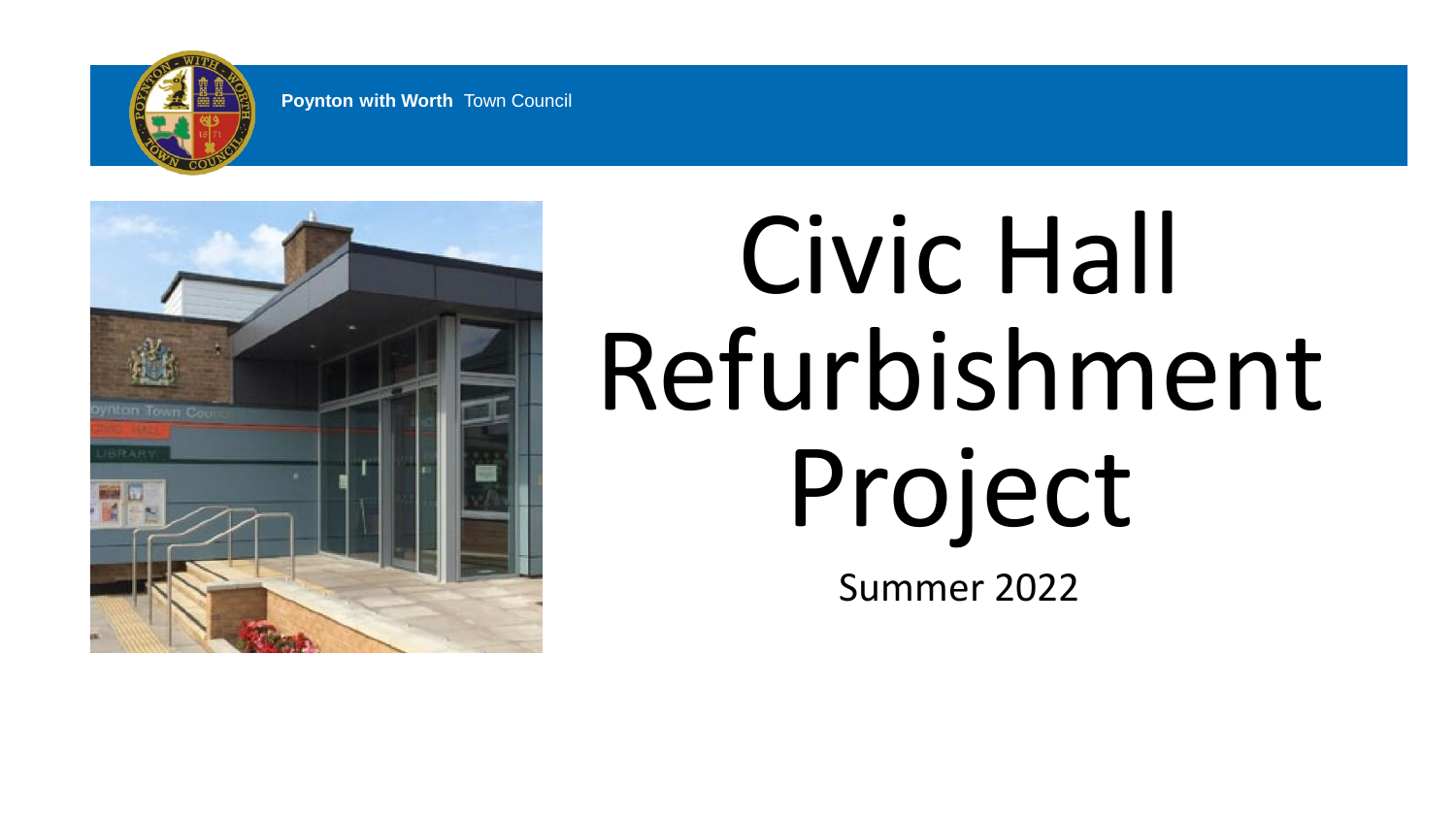# Building Condition

- The Civic Hall was built in the late 1960's and opened officially in 1971
- Phase 1 works were carried out when the library and civic hall merged in 2014-2015. Phase 2 is now due.
- Surveys confirm that some systems have not been updated for more than 50 years. There are issues with;
	- Asbestos
	- Electrics and electricity supply
	- Gas installation
	- Heating & hot water
	- Health and safety (including fire alarm, emergency lighting)
	- The roof
	- Drains
- Imperative that the issues are resolved to ensure the longevity of the building and its use as a community hub.

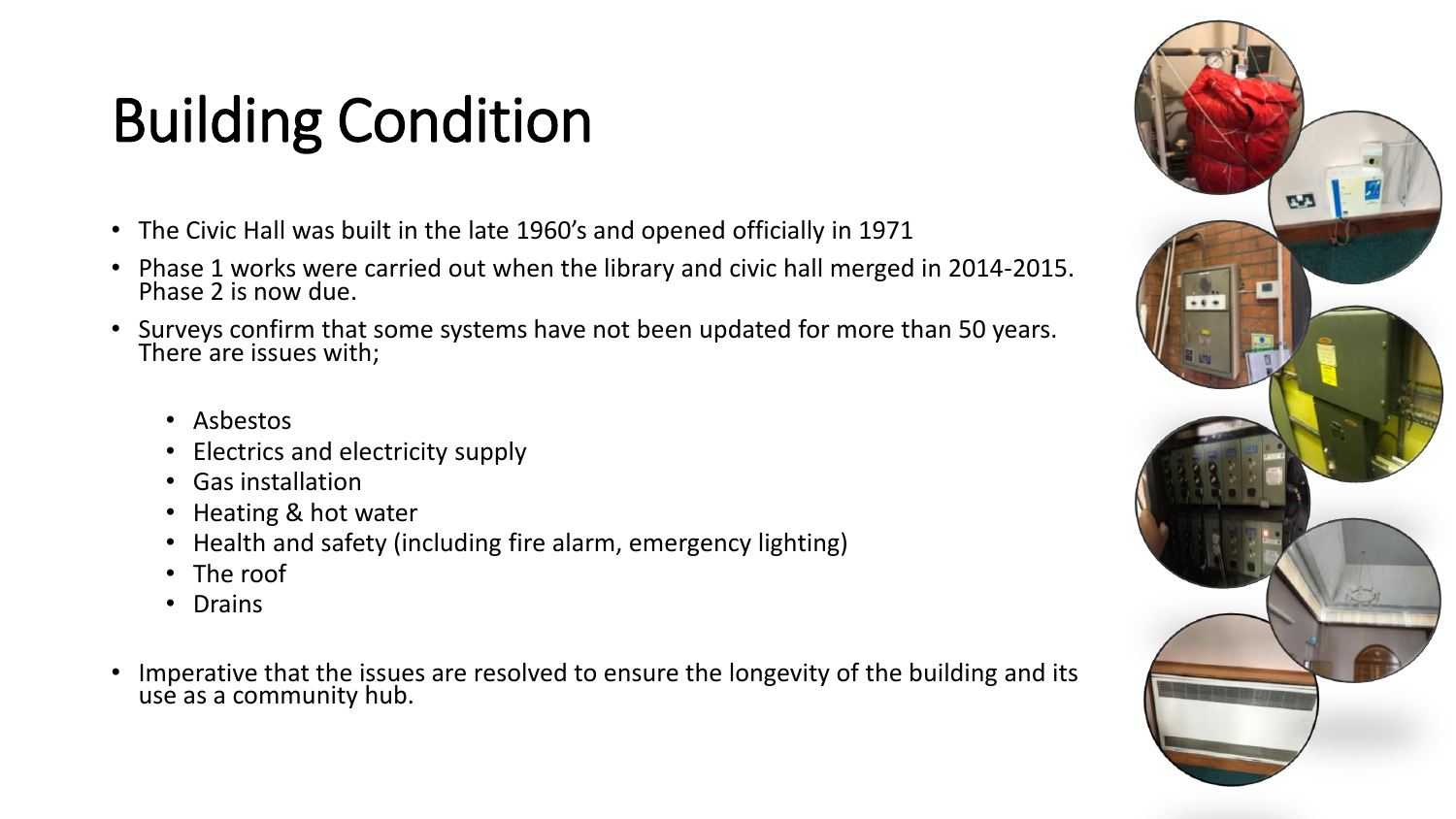#### **Civic and Community Hub**

- **Flu and Covid Vaccinations**
- **Room Hire Connected**  • **Blood Donation**
	- **Polling Station**

**Community Centre**

• **You and Yours Counselling**

**providing services**

• **CE hub for** 

- **Citizens Advice Bureau**
- **Balance classes**
- **NHS baby audiology clinic**

#### **Local Information Centre**

- **Bus timetables**
- **Local interest leaflets**
- **Town queries re - drains, grids, pavements, dog poo**



**Town Council Base**

- **Town Council Offices**
- **Council meetings**
- **Councillor surgery**
- **Civic Sunday venue**
- **Hate Crime reporting hub**
- **Craft Fairs**
- **Gilbert & Sullivan Shows**
- **Brass band shows**
- **Language lessons**
- **Art groups**
- **Exercise Classes**
- **Photography**
- **Badminton**
- **Children's football and rugby classes**
- **Bridge**
- **Support Groups**
- **Time out Café**
- **Bereavement Support**
- **Counselling**
- **Dementia Support**
	- **- Time to talk**
	- **- Golden Memories**

• **U3A**

• **Mahjong**

- **Hobby groups**
- **WI conference & away days**
- **Parties**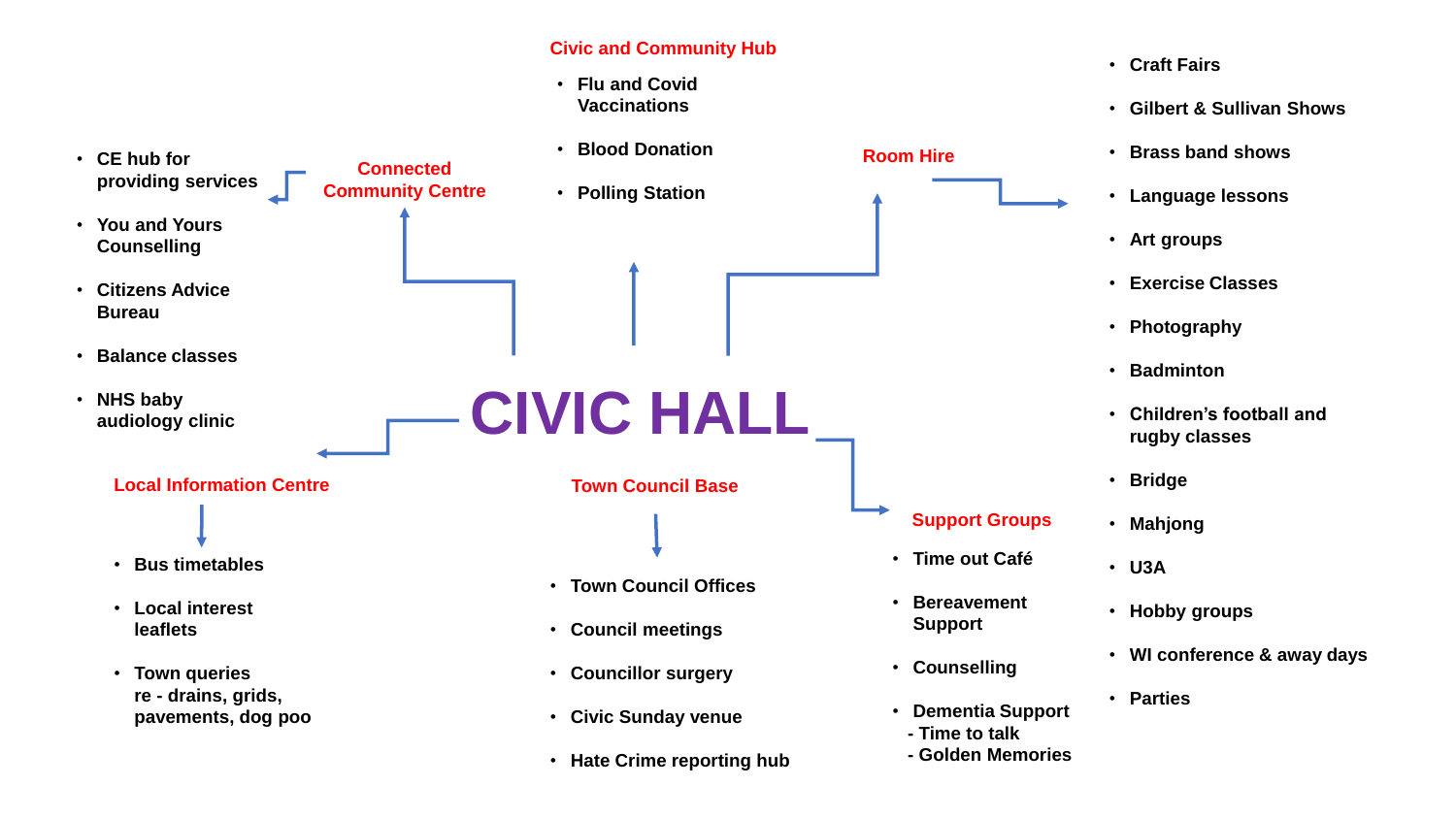### Phase 2 - Refurbishment works

- Upgrading electrical supply, replacing lighting in selected rooms and provision of additional sockets
- Installation of new heating and cooling system
- Removing asbestos
- Roof and drainage repairs and improvements to fire alarm
- Provide staff room which in turn would allow hirers to have exclusive use of the newly refurbished kitchen
- New safe storage for chairs and tables at the rear of the hall
- Refurbishment of the council chamber, hirers kitchen, reception and counselling room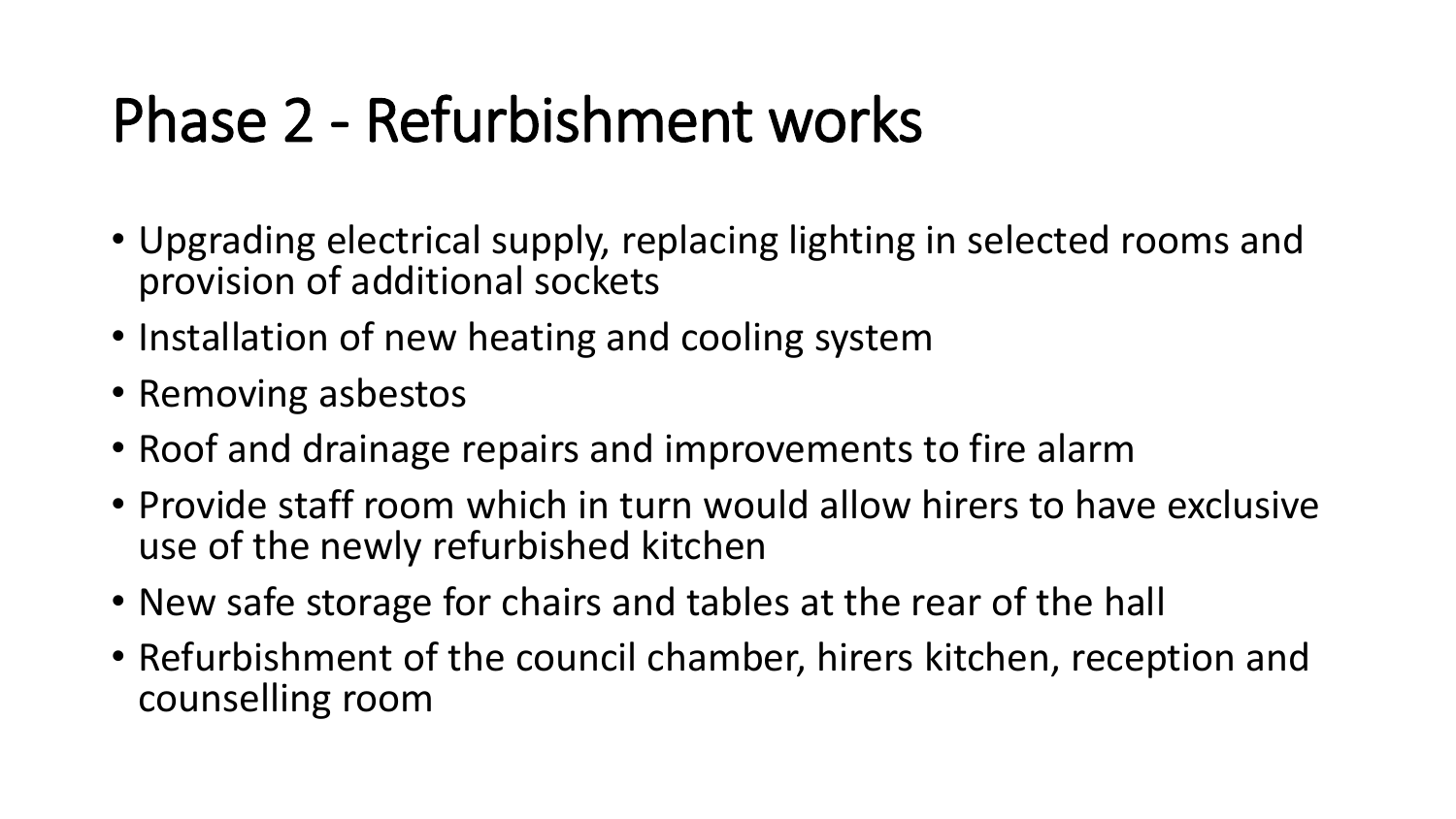### Estimated Project Costs

- Mechanical Works (heating, cooling, ventilation, drainage) £142,000
- Electrical Works (new electrical supply, upgrade electrics) £132,800
- Refurbishment (council chamber, hall, reception, counselling room) and provision of staff welfare facilities - £80,230
- General Building Work £16,665
- Project preliminaries and overheads and profit £74,339
- Contingency £45,000
- Professional and statutory fees £46,000
- **Total circa - £537,000**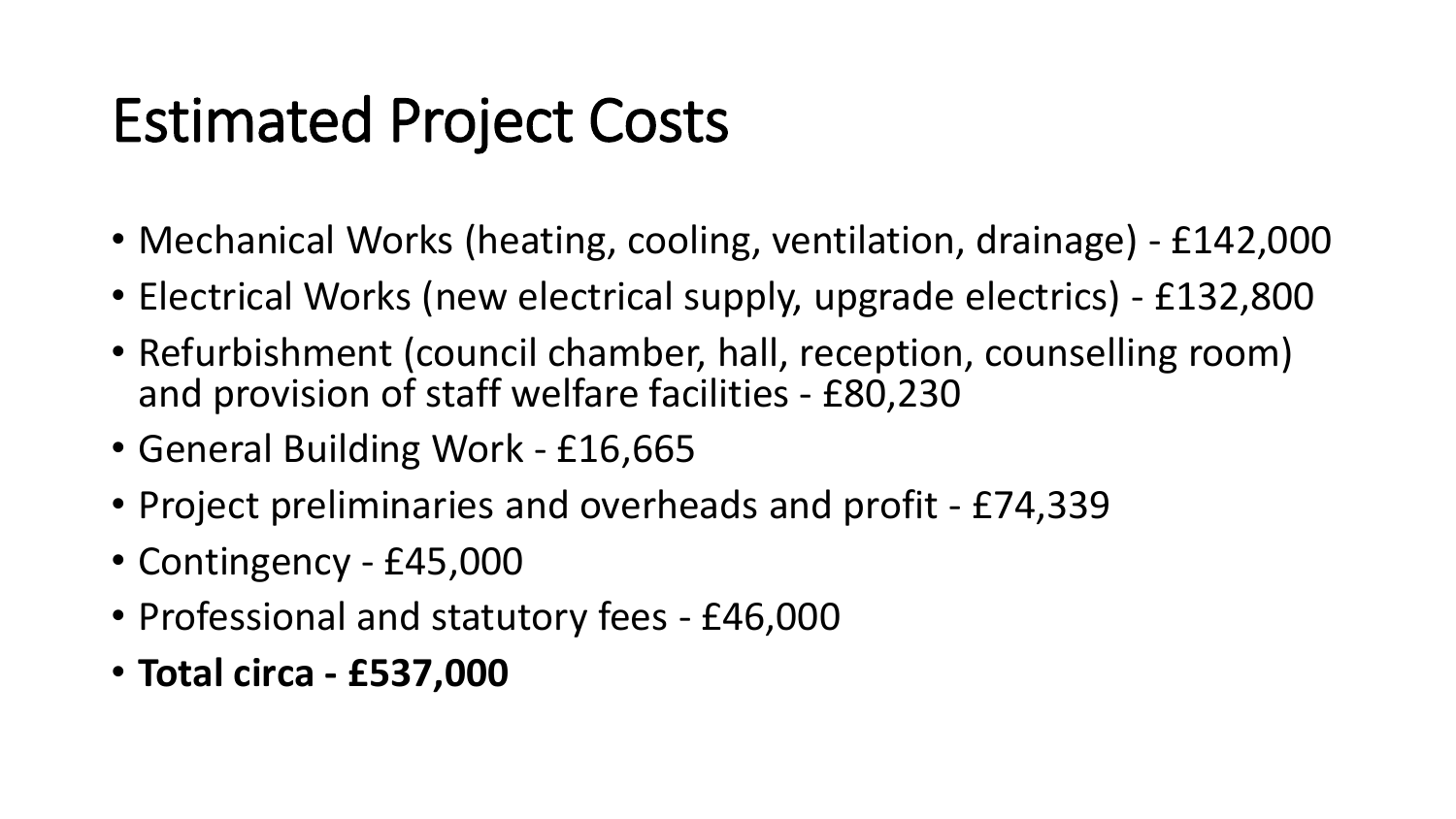# Possible Funding

- **How will the project be funded?**
	- Council reserves £380,000
	- Borrowing £160,000

#### • **Cost of borrowing (Public Works Loan)**

• The interest rate for a public works loan for £160,000 over a period of 20 year is 2.76% and the repayments are estimated to be £10,290 each year

#### • **Affordability**

• Each year the council sets aside an amount from its budget for capital projects such as this refurbishment, this amount is placed in reserves. In the 2022 budget, £11,000 has been allocated for this purpose and the first year's public works loan repayment will be funded by this amount. This means there will be **no increase in the precept** (part of the Council Tax) for 2022-2023 or subsequent years resulting from the refurbishment project.